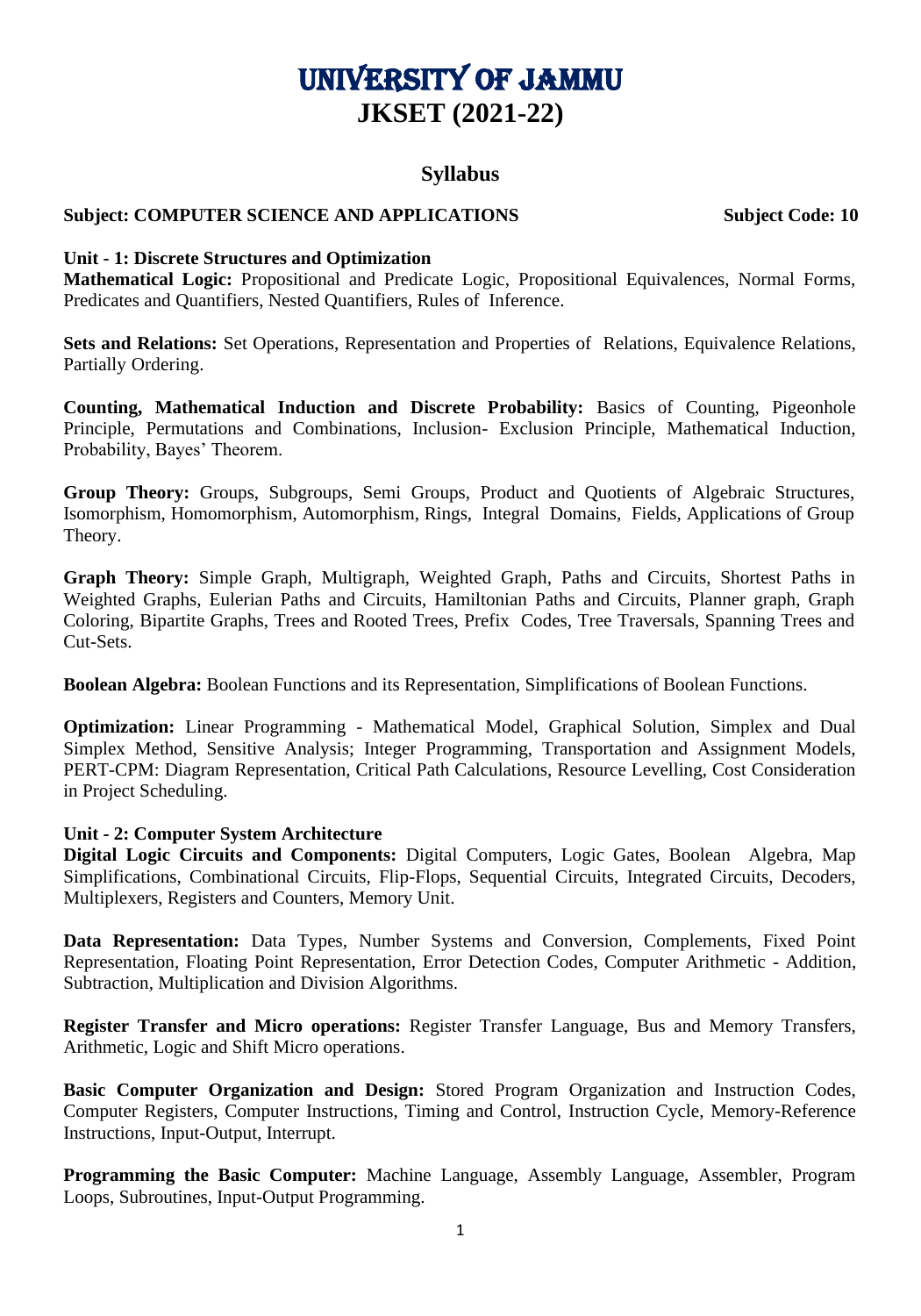**Micro programmed Control:** Control Memory, Address Sequencing, Design of Control Unit.

**Central Processing Unit:** General Register Organization, Stack Organization, Instruction Formats, Addressing Modes, RISC Computer, CISC Computer.

**Pipeline and Vector Processing:** Parallel Processing, Pipelining, Arithmetic Pipeline, Instruction Pipeline, Vector Processing Array Processors.

**Input-Output Organization:** Peripheral Devices, Input-Output Interface, Asynchronous Data Transfer, Modes of Transfer, Priority Interrupt, DMA, Serial Communication.

**Memory Hierarchy:** Main Memory, Auxiliary Memory, Associative Memory, Cache Memory, Virtual Memory, Memory Management Hardware.

**Multiprocessors:** Characteristics of Multiprocessors, Interconnection Structures, Interprocessor Arbitration, Interprocessor Communication and Synchronization, Cache Coherence, Multicore Processors.

#### **Unit - 3: Programming Languages and Computer Graphics**

**Language Design and Translation Issues:** Programming Language Concepts, Paradigms and Models, Programming Environments, Virtual Computers and Binding Times, Programming Language Syntax, Stages in Translation, Formal Transition Models.

**Elementary Data Types:** Properties of Types and Objects; Scalar and Composite Data Types.

**Programming in C:** Tokens, Identifiers, Data Types, Sequence Control, Subprogram Control, Arrays, Structures, Union, String, Pointers, Functions, File Handling, Command Line Arguments, Preprocessors.

**Object Oriented Programming:** Class, Object, Instantiation, Inheritance, Encapsulation, Abstract Class, and Polymorphism.

**Programming in C++:** Tokens, Identifiers, Variables and Constants; Data types, Operators, Control statements, Functions Parameter Passing, Virtual Functions, Class and Objects; Constructors and Destructors; Overloading, Inheritance, Templates, Exception and Event Handling; Streams and Files; Multifile Programs.

**Web Programming:** HTML, DHTML, XML, Scripting, Java, Servlets, Applets.

**Computer Graphics:** Video-Display Devices, Raster-Scan and Random-Scan Systems; Graphics Monitors, Input Devices, Points and Lines; Line Drawing Algorithms, Mid-Point Circle and Ellipse Algorithms; Scan Line Polygon Fill Algorithm, Boundary-Fill and Flood- Fill.

**2-D Geometrical Transforms and Viewing:** Translation, Scaling, Rotation, Reflection and Shear Transformations; Matrix Representations and Homogeneous Coordinates; Composite Transforms, Transformations Between Coordinate Systems, Viewing Pipeline, Viewing Coordinate Reference Frame, Window to View-Port Coordinate Transformation, Viewing Functions, Line and Polygon Clipping Algorithms.

**3-D Object Representation, Geometric Transformations and Viewing:** Polygon Surfaces, Quadric Surfaces, Spline Representation, Bezier and B-Spline Curves; Bezier and B-Spline Surfaces; Illumination Models, Polygon Rendering Methods, Viewing Pipeline and Coordinates; General Projection Transforms and Cipping.

#### **Unit – 4: Database Management Systems**

2 Architecture and Data Independence; Database Languages and Interfaces; Centralized and Client/Server **Database System Concepts and Architecture:** Data Models, Schemas, and Instances; Three-Schema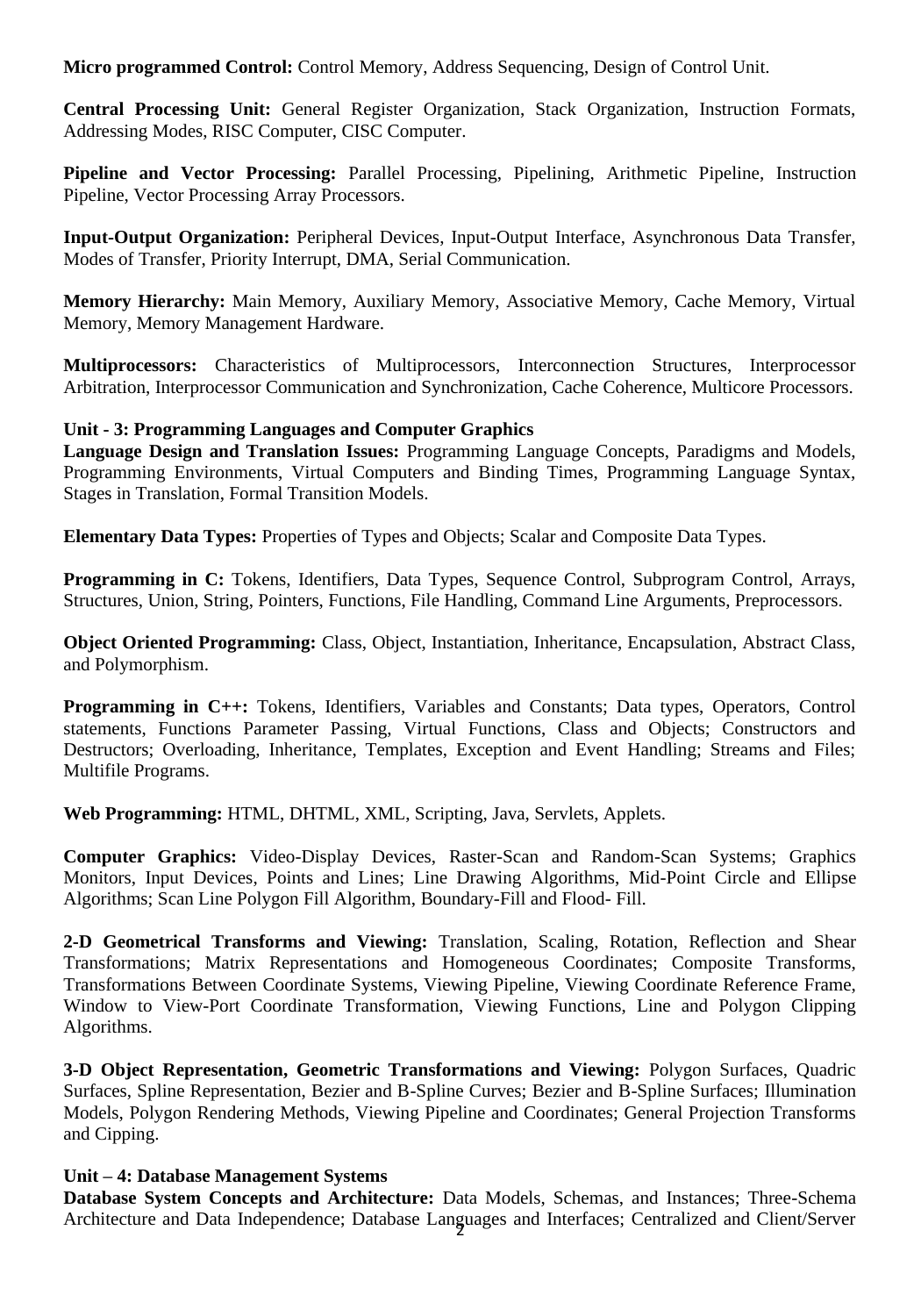Architectures for DBMS.

**Data Modeling:** Entity-Relationship Diagram, Relational Model - Constraints, Languages, Design, and Programming, Relational Database Schemas, Update Operations and Dealing with Constraint Violations; Relational Algebra and Relational Calculus; Codd Rules.

**SQL:** Data Definition and Data Types; Constraints, Queries, Insert, Delete, and Update Statements; Views, Stored Procedures and Functions; Database Triggers, SQL Injection.

**Normalization for Relational Databases:** Functional Dependencies and Normalization; Algorithms for Query Processing and Optimization; Transaction Processing, Concurrency Control Techniques, Database Recovery Techniques, Object and Object-Relational Databases; Database Security and Authorization.

**Enhanced Data Models:** Temporal Database Concepts, Multimedia Databases, Deductive Databases, XML and Internet Databases; Mobile Databases, Geographic Information Systems, Genome Data Management, Distributed Databases and Client-Server Architectures.

**Data Warehousing and Data Mining:** Data Modeling for Data Warehouses, Concept Hierarchy, OLAP and OLTP; Association Rules, Classification, Clustering, Regression,

Support Vector Machine, K-Nearest Neighbor, Hidden Markov Model, Summarization, Dependency Modeling, Link Analysis, Sequencing Analysis, Social Network Analysis.

**Big Data Systems:** Big Data Characteristics, Types of Big Data, Big Data Architecture, Introduction to Map-Reduce and Hadoop; Distributed File System, HDFS.

**NOSQL:** NOSQL and Query Optimization; Different NOSQL Products, Querying and Managing NOSQL; Indexing and Ordering Data Sets; NOSQL in Cloud.

### **Unit – 5: System Software and Operating System**

**System Software:** Machine, Assembly and High-Level Languages; Compilers and Interpreters; Loading, Linking and Relocation; Macros, Debuggers.

**Basics of Operating Systems:** Operating System Structure, Operations and Services; System Calls, Operating-System Design and Implementation; System Boot.

**Process Management:** Process Scheduling and Operations; Interprocess Communication, Communication in Client–Server Systems, Process Synchronization, Critical-Section Problem, Peterson's Solution, Semaphores, Synchronization.

**Threads:** Multicore Programming, Multithreading Models, Thread Libraries, Implicit Threading, Threading Issues.

**CPU Scheduling:** Scheduling Criteria and Algorithms; Thread Scheduling, Multiple- Processor Scheduling, Real-Time CPU Scheduling.

Deadlocks: Deadlock Characterization, Methods for Handling Deadlocks, Deadlock Prevention, Avoidance and Detection; Recovery from Deadlock.

**Memory Management:** Contiguous Memory Allocation, Swapping, Paging, Segmentation, Demand Paging, Page Replacement, Allocation of Frames, Thrashing, Memory-Mapped Files.

**Storage Management:** Mass-Storage Structure, Disk Structure, Scheduling and Management, RAID Structure.

File Sharing, File-System Structure and Implementation; Directory Implementation, Allocation Methods, **File and Input/output Systems:** Access Methods, Directory and Disk Structure; File- System Mounting,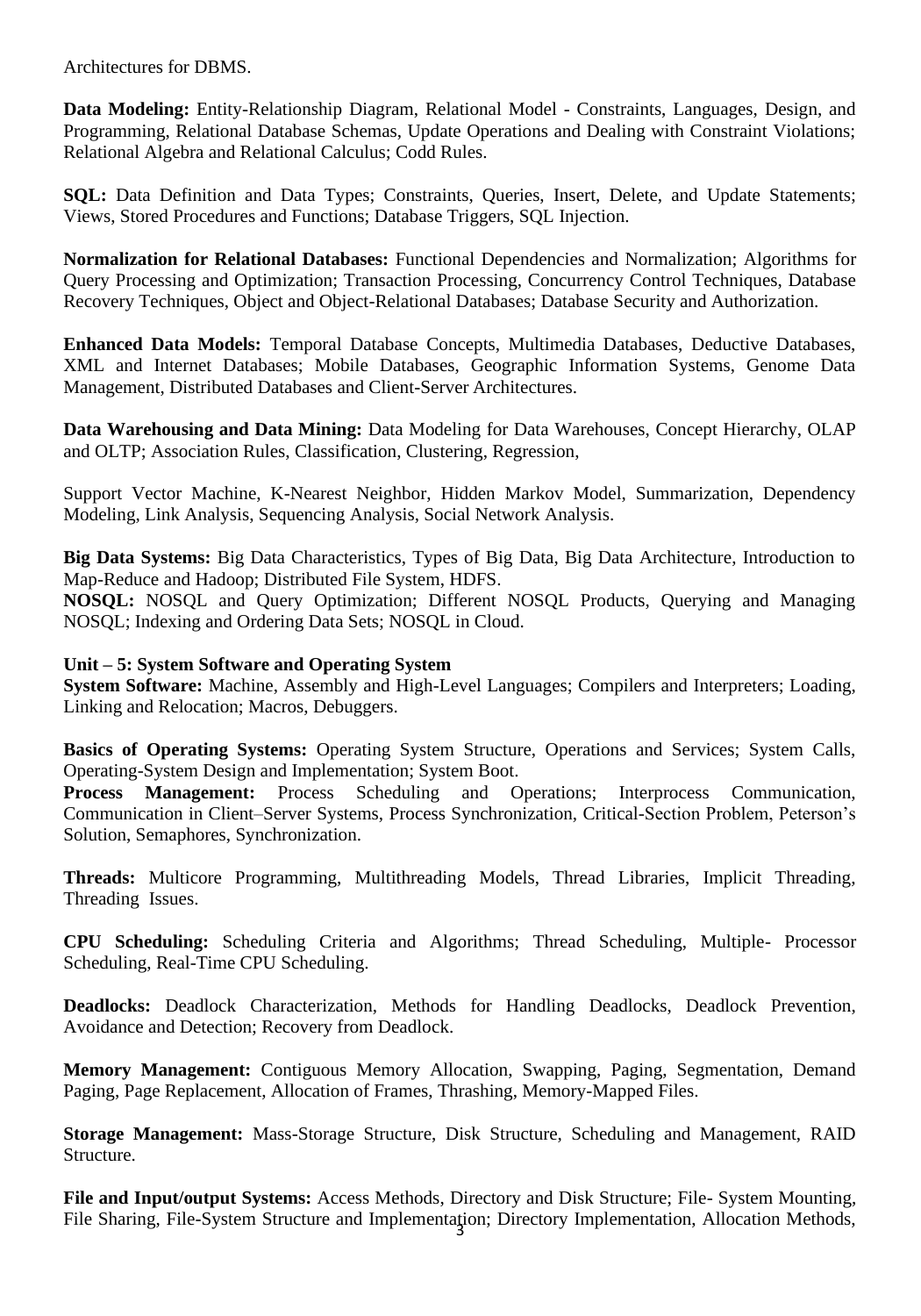Free-Space Management, Efficiency and Performance; Recovery, I/O Hardware, Application I/O Interface, Kernel I/O Subsystem, Transforming I/O Requests to Hardware Operations.

Security: Protection, Access Matrix, Access Control, Revocation of Access Rights, Program Threats, System and Network Threats; Cryptography as a Security Tool, User Authentication, Implementing Security Defenses.

**Virtual Machines:** Types of Virtual Machines and Implementations; Virtualization.

**Linux Operating Systems:** Design Principles, Kernel Modules, Process Management, Scheduling, Memory Management, File Systems, Input and Output; Interprocess Communication, Network Structure.

**Windows Operating Systems:** Design Principles, System Components, Terminal Services and Fast User Switching; File System, Networking.

**Distributed Systems:** Types of Network based Operating Systems, Network Structure, Communication Structure and Protocols; Robustness, Design Issues, Distributed File Systems.

#### **Unit – 6: Software Engineering**

**Software Process Models**: Software Process, Generic Process Model – Framework Activity, Task Set and Process Patterns; Process Lifecycle, Prescriptive Process Models, Project Management, Component Based Development, Aspect-Oriented Software Development, Formal Methods, Agile Process Models – Extreme Programming (XP), Adptive Software Development, Scrum, Dynamic System Development Model, Feature Driven Development, Crystal, Web Engineering**.**

**Software Requirements**: Functional and Non-Functional Requirements; Eliciting Requirements, Developing Use Cases, Requirement Analysis and Modeling; Requirements Review, Software Requirement and Specification (SRS) Document.

**Software Design**: Abstraction, Architecture, Patterns, Separation of Concerns, Modularity, Information Hiding, Functional Independence, Cohesion and Coupling; Object-Oriented Design, Data Design, Architectural Design, User Interface Design, Component Level Design.

Software Quality: McCall's Quality Factors, ISO 9126 Quality Factors, Quality Control, Quality Assurance, Risk Management, Risk Mitigation, Monitoring and Management (RMMM); Software Reliability.

**Estimation and Scheduling of Software Projects**: Software Sizing, LOC and FP based Estimations; Estimating Cost and Effort; Estimation Models, Constructive Cost Model (COCOMO), Project Scheduling and Staffing; Time-line Charts.

**Software Testing**: Verification and Validation; Error, Fault, Bug and Failure; Unit and Integration Testing; White-box and Black-box Testing; Basis Path Testing, Control Structure Testing, Deriving Test Cases, Alpha and Beta Testing; Regression Testing, Performance Testing, Stress Testing.

**Software Configuration Management**: Change Control and Version Control; Software Reuse, Software Re-engineering, Reverse Engineering.

### **Unit – 7: Data Structures and Algorithms**

**Data Structures:** Arrays and their Applications; Sparse Matrix, Stacks, Queues, Priority Queues, Linked Lists, Trees, Forest, Binary Tree, Threaded Binary Tree, Binary Search Tree, AVL Tree, B Tree, B+ Tree, B\* Tree, Data Structure for Sets, Graphs, Sorting and Searching Algorithms; Hashing.

**Performance Analysis of Algorithms and Recurrences:** Time and Space Complexities; Asymptotic Notation, Recurrence Relations.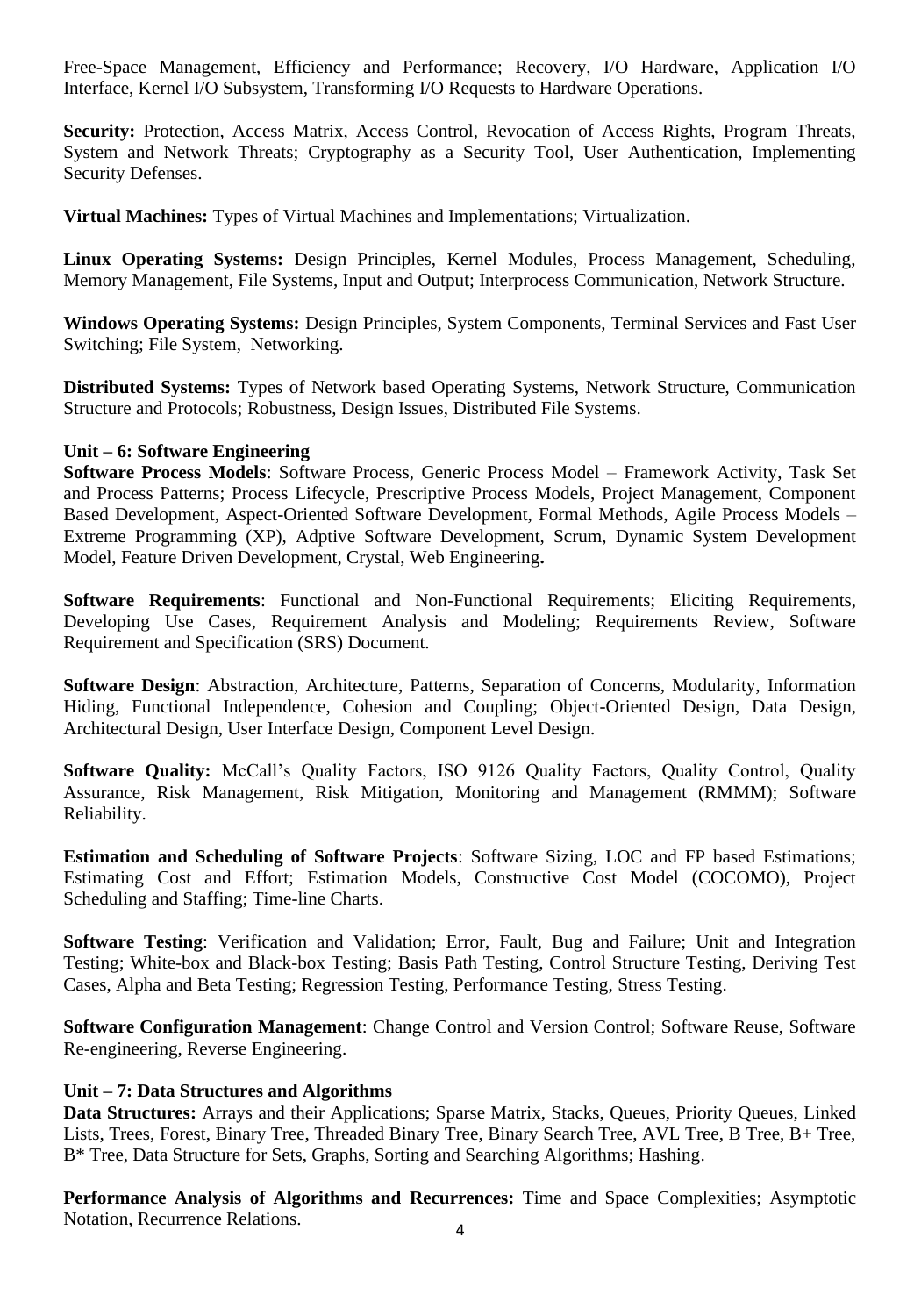**Design Techniques:** Divide and Conquer; Dynamic Programming, Greedy Algorithms, Backtracking, Branch and Bound.

**Lower Bound Theory:** Comparison Trees, Lower Bounds through Reductions.

**Graph Algorithms:** Breadth-First Search, Depth-First Search, Shortest Paths, Maximum Flow, Minimum Spanning Trees.

**Complexity Theory:** P and NP Class Problems; NP-completeness and Reducibility.

**Selected Topics:** Number Theoretic Algorithms, Polynomial Arithmetic, Fast Fourier Transform, String Matching Algorithms.

**Advanced Algorithms:** Parallel Algorithms for Sorting, Searching and Merging, Approximation Algorithms, Randomized Algorithms.

## **Unit – 8: Theory of Computation and Compilers**

**Theory of Computation:** Formal Language, Non-Computational Problems, Diagonal Argument, Russell's Paradox.

**Regular Language Models:** Deterministic Finite Automaton (DFA), Non-Deterministic Finite Automaton (NDFA), Equivalence of DFA and NDFA, Regular Languages, Regular Grammars, Regular Expressions, Properties of Regular Language, Pumping Lemma, Non- Regular Languages, Lexical Analysis.

**Context Free Language:** Pushdown Automaton (PDA), Non-Deterministic Pushdown Automaton (NPDA), Context Free Grammar, Chomsky Normal Form, Greibach Normal Form, Ambiguity, Parse Tree Representation of Derivation Trees, Equivalence of PDA's and Context Free Grammars; Properties of Context Free Language.

**Turing Machines (TM):** Standard Turing Machine and its Variations; Universal Turing Machines, Models of Computation and Church-Turing Thesis; Recursive and Recursively- Enumerable Languages; Context-Sensitive Languages, Unrestricted Grammars, Chomsky Hierarchy of Languages, Construction of TM for Simple Problems.

**Unsolvable Problems and Computational Complexity:** Unsolvable Problem, Halting Problem, Post Correspondence Problem, Unsolvable Problems for Context-Free Languages, Measuring and Classifying Complexity, Tractable and Intractable Problems.

**Syntax Analysis:** Associatively, Precedence, Grammar Transformations, Top Down Parsing, Recursive Descent Predictive Parsing, LL(1) Parsing, Bottom up Parsing, LR Parser, LALR(1) Parser.

**Semantic Analysis:** Attribute Grammar, Syntax Directed Definitions, Inherited and Synthesized Attributes; Dependency Graph, Evaluation Order, S-attributed and L-attributed Definitions; Type-Checking.

**Run Time System:** Storage Organization, Activation Tree, Activation Record, Stack Allocation of Activation Records, Parameter Passing Mechanisms, Symbol Table.

**Intermediate Code Generation:** Intermediate Representations, Translation of Declarations, Assignments, Control Flow, Boolean Expressions and Procedure Calls.

**Code Generation and Code Optimization:** Control-flow, Data-flow Analysis, Local Optimization, Global Optimization, Loop Optimization, Peep-Hole Optimization, Instruction Scheduling.

#### **Unit – 9: Data Communication and Computer Networks**

**Data Communication**: Components of a Data Communication System, Simplex, Half- Duplex and Duplex Modes of Communication; Analog and Digital Signals; Noiseless and Noisy Channels;